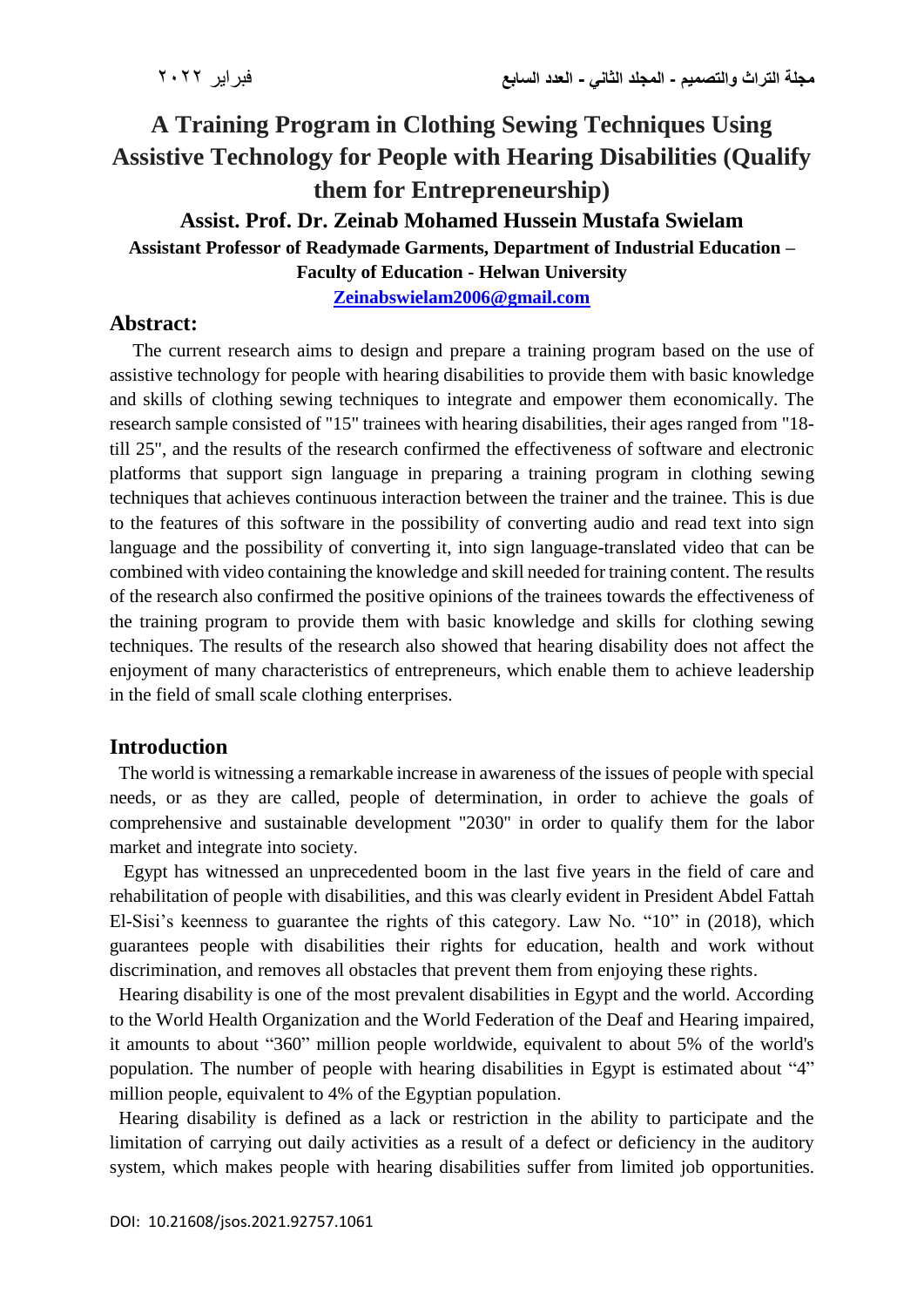When we follow their employment, especially women, we can find a severe lack of tendency for them to be hired by employers, and this may be a result of the discrimination that people with disabilities suffer from, because they have a disability, or because they are not accepted as partners in the country who have the same rights and have the same duties. Integration to participate in society and the labor market.

So, Egypt and many countries of the world began to support the culture of entrepreneurship and spread awareness of the need to integrate people with disabilities of any kind to establish small entrepreneurial projects that provide them with more job opportunities to empower them economically, in order to achieve the development of society as a whole, from the social or economic aspect.

 Today, entrepreneurs with disabilities play a major role in shaping the investment environment. Through their investments, they provide innovative products and new services, giving them job opportunities and the ability to compete in the local and international markets. Small scale clothing enterprises are considered one of the important sectors that support the thought and culture of entrepreneurship, due to their pivotal role in employment, production and income generation. Therefore, the state shows great interest in supporting and integrating young people with disabilities to work in this type of projects, as well as urging educational bodies and humanitarian organizations in civil society to provide the necessary training programs for the development of human cadres with disabilities, in order to provide them with the knowledge and skills that qualify them to establish small scale clothing enterprises.

 There is no doubt that universities are the greatest common denominator in any development process within society, so they are primarily concerned with the development of human resources to participate in advancing production by providing training programs to serve the needs of the labor market.

 Based on strengthening this positive role and contributing to encouraging people with disabilities to turn towards entrepreneur thought, especially in light of the state's interest in training and rehabilitating them, especially women, the idea of the current research came to prepare a training program in clothing sewing techniques for people with hearing disabilities based on the use of assistive technology for them, which is represented in: Software and electronic platforms that support sign language, which contributes to providing an interactive training environment to provide them with clothing sewing skills that helps them achieve themselves by facilitating their integration into society and directing them towards a culture of self-employment and entrepreneur in the field of work in small scale clothing enterprises.

### **Statement of the Problem**

1- What is the possibility of preparing a training program in the techniques of sewing clothes for the hearing impaired based on the use of software and electronic platforms that support sign language?

2- What is the effectiveness of the training program in providing trainees with hearing disabilities the basic knowledge and skills of clothing sewing techniques?

3- To what extent do the trainees with hearing disabilities have the characteristics of entrepreneurs?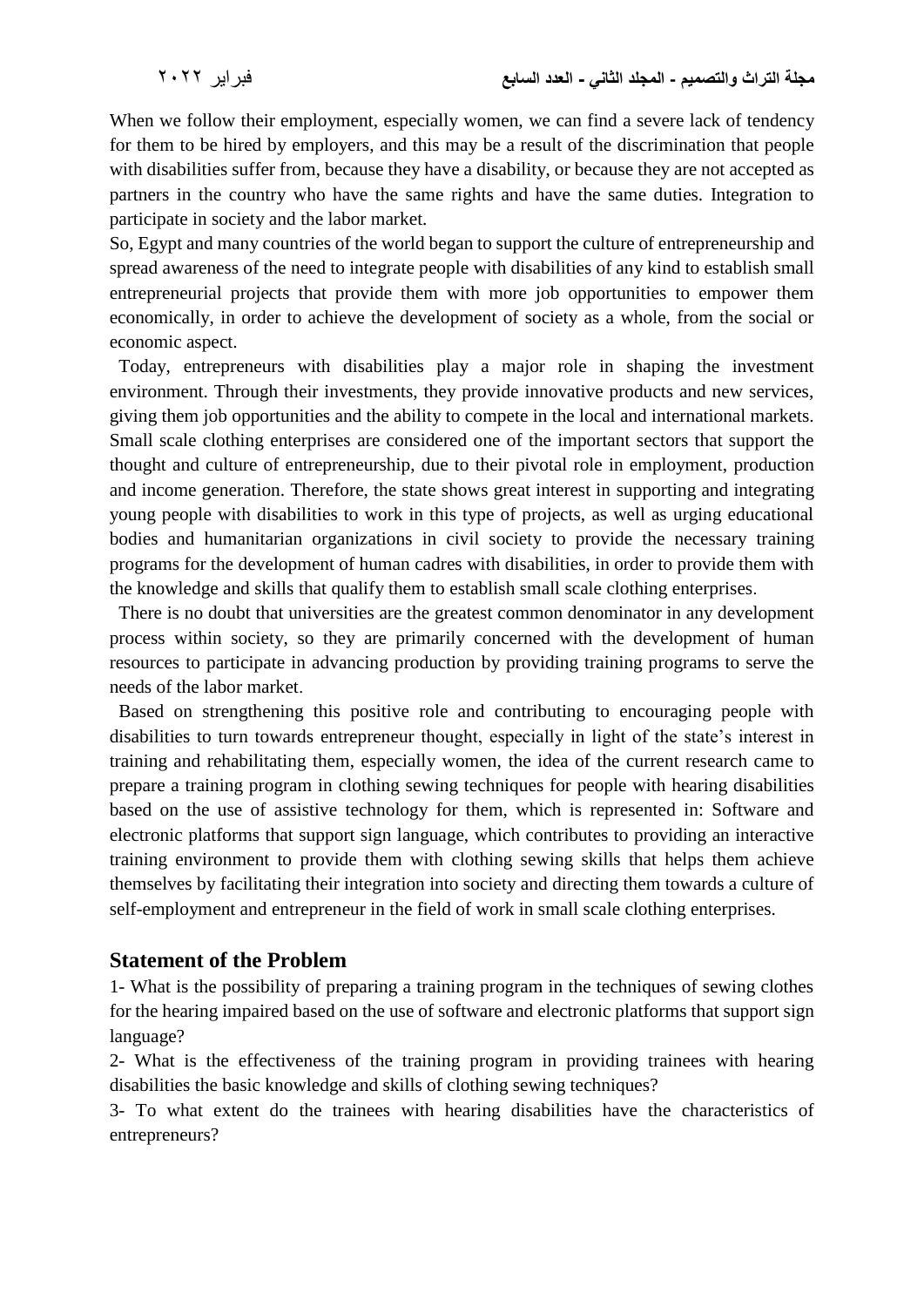4- What are the opinions of the trainees with hearing disabilities regarding the content of the training program and the extent of its contribution to achieving leadership in the field of work in small scale clothing enterprises?

# **Objective**

1- Designing a training program in clothing sewing techniques for people with hearing disabilities based on the use of software and electronic platforms that support sign language to empower them economically and integrate them into the labor market.

2- Measuring the availability of entrepreneurial traits among trainees with hearing disabilities.

3- Measuring the effectiveness of the training program in providing people with hearing disabilities with basic knowledge and skills of clothing sewing techniques to achieve leadership in the field of work in small scale clothing enterprises.

4- Measuring the attitude of the trainees towards the content of the training program.

### **Significance**

1- Shed light on the hearing disability and the problems and obstacles it faces.

2- The research contributes to providing a new addition to the quality of training programs provided to people with hearing disabilities by making use of software and electronic applications that support sign language, providing an interactive training environment in which communication and interaction between the trainer and the trainee is facilitated.

 $\mathcal{F}$ - Highlighting the role of universities in serving the community and achieving development through training human cadres with hearing disabilities to develop their productive and creative abilities.

# **Terminology**

### **The training program**

- A set of organized and planned efforts to provide trainees with renewed skills, knowledge and experiences aimed at making continuous positive changes in their experiences, attitudes and behavior in order to develop the efficiency of their performance. (Hassan Al-Ta'ani - 2007-14)

### **• Hearing disability**

It is a lack or restriction in the ability to participate and a limitation in carrying out the activities of daily life as a result of a defect or deficiency in the auditory system. The hearing disability arises and its severity and impact are determined by two factors, the first is the presence of a defect in the organs and parts of the auditory system, and the second is a disrupted surrounding environment or not help. (Ahlam Rajab Abdel) Ghaffar - 2003 - 95)

# **• Assistive technology for the hearing impairment:**

### **• Software and electronic platforms**

- Electronic platforms that enable people with hearing disabilities who use sign language to communicate with the community of listeners, and these platforms are available in several languages, to facilitate the process of communicating with the deaf community without the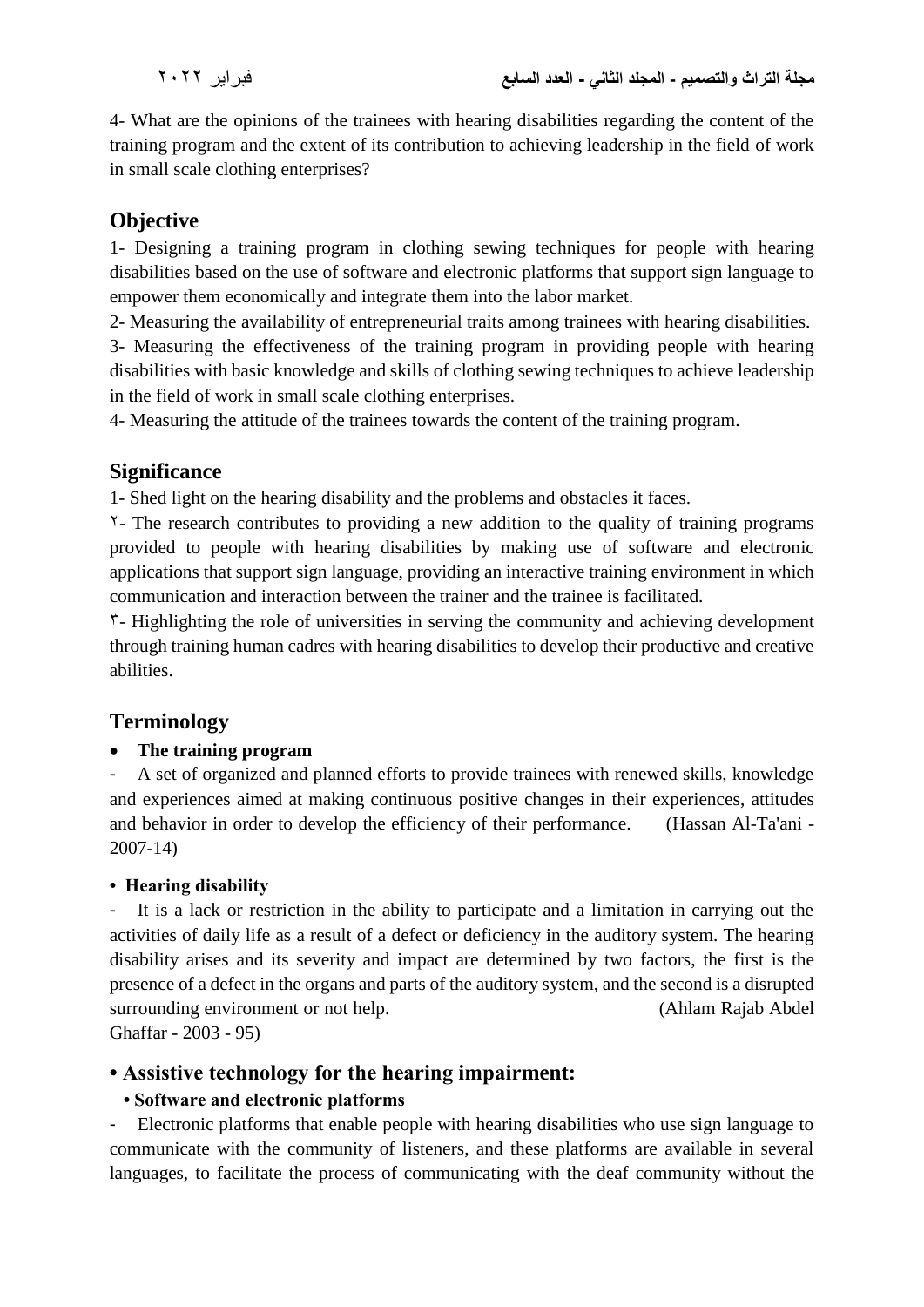speaker needing to know sign language, as they can convert written and spoken words into sign language through 3D Characters at the same moment with professional ease. ( [http://www.tamkeen.gov.eg](http://www.tamkeen.gov.eg/) )

#### **• Entrepreneurship**

It is an organized process that includes a set of activities and skills to create a new enterprise capable of producing goods and services. [\(http://www.roowaad.com](http://www.roowaad.com/) )

Establishing creative free work to create new ideas that contribute to solving a problem, or finding solutions in a distinctive way. ( [http://www.lakhasty.com](http://www.lakhasty.com/) )

#### **Methodology**

The research followed the semi-experimental approach and the descriptive approach, in order to suit them to achieve the objectives of the research and to verify the hypothesis.

### **Hypothesis**

1- There are statistically significant differences between the average scores of female trainees with hearing disabilities in the tribal application and the post test for the achievement test in favor of the post test.

2- There are statistically significant differences between the average scores of female trainees with hearing disabilities in the tribal application, the post test of skill performance in favor of the post test.

3- Availability of entrepreneurial qualities among the trainees with hearing disabilities.

4- Positive opinions of the trainees with hearing disabilities towards the effectiveness of the training program to provide them with basic knowledge and skills for sewing techniques.

### **Sample**

The number of "15" trainees with hearing disabilities, their ages ranged from "18 till 25".

### **Procedure**

**1- Determining the subject of the training program:** A training program based on the use of assistive technology for people with hearing disabilities to provide them with knowledge and skills of sewing clothes to empower them economically and qualify them for entrepreneurship. **2- Determining the objectives of the training program: -** They are the objectives that are hoped to be achieved from behind the training program. These objectives are results that are designed and approved in advance. It was divided according to the current study into:

(General goals - Cognitive goals - Skill goals - Emotional goals)

**3- Content of the training program:** The researcher organized the content of the training program and prepared it in an appropriate manner. She divided the training program into (24) sessions.

**4- Designing the training program:** The researcher prepared (20) educational videos that include basic knowledge and skills of clothing sewing techniques, and then translated them into Arabic sign language through software and electronic platforms specialized in sign language "the Tarjuman application" intended for people with hearing disabilities. Then the researcher used the video merging programs "Cap Cut - Video Maker" to merge the translated videos in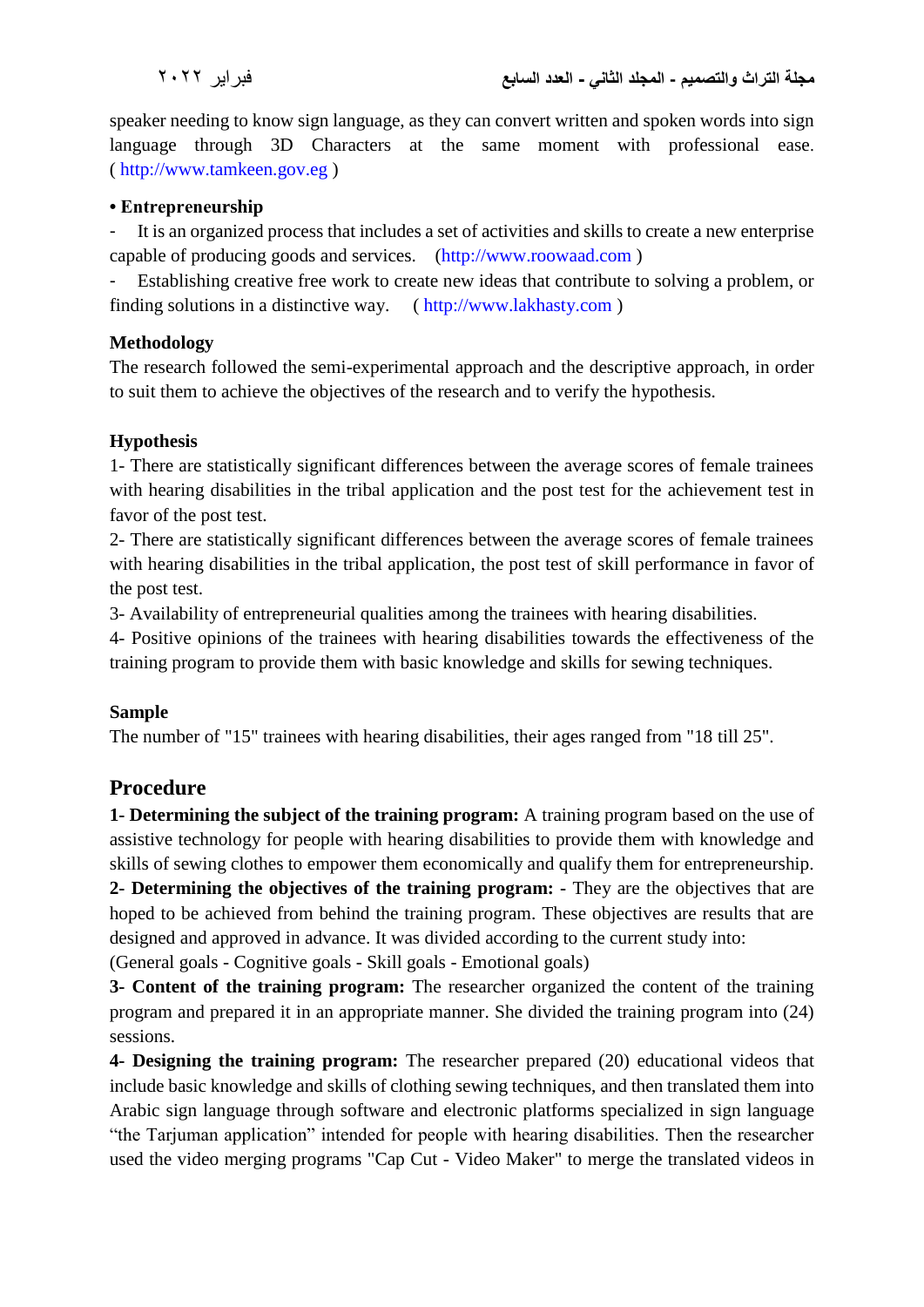sign language with the pre-processed videos that include the knowledge and skills related to the training topic "clothing sewing techniques".

Below are pictures of some of the video screens prepared for the program's content:-



**5- Controlling and evaluating the program internally:** The program was presented to a group of specialized professors, and they unanimously agreed on the validity of the proposed program for implementation, with some suggestions that were modified based on their suggestions.

### **Conclusion**

1- The effectiveness of software and electronic platforms that support sign language in preparing a training program in clothing sewing techniques for people with hearing disabilities, which had a great impact in providing an interactive training environment for people with hearing disabilities to integrate them into society and empower them economically.

2- Positive opinions of the trainees about the effectiveness of the training program in providing them with basic knowledge and skills for the techniques of sewing clothes.

3- The hearing disability does not affect the traits of their families. Through the application of the entrepreneur traits scale to the trainees, the research sample shows that they have many traits of entrepreneurs, which increases their ability to achieve leadership in the field of work in small scale clothing enterprises.

# **Research Recommendations**

1- Paying attention to inter-studies in the field of assistive technology for people with hearing disabilities and the field of clothing industry to integrate them and empower them to achieve leadership in the field of work in small scale clothing enterprises.

2- To benefit from the training program in designing other training programs for people with hearing disabilities to activate their role and participation in society.

3- Emphasis on the role of universities and educational institutions in serving the community and raising the efficiency of the human element.